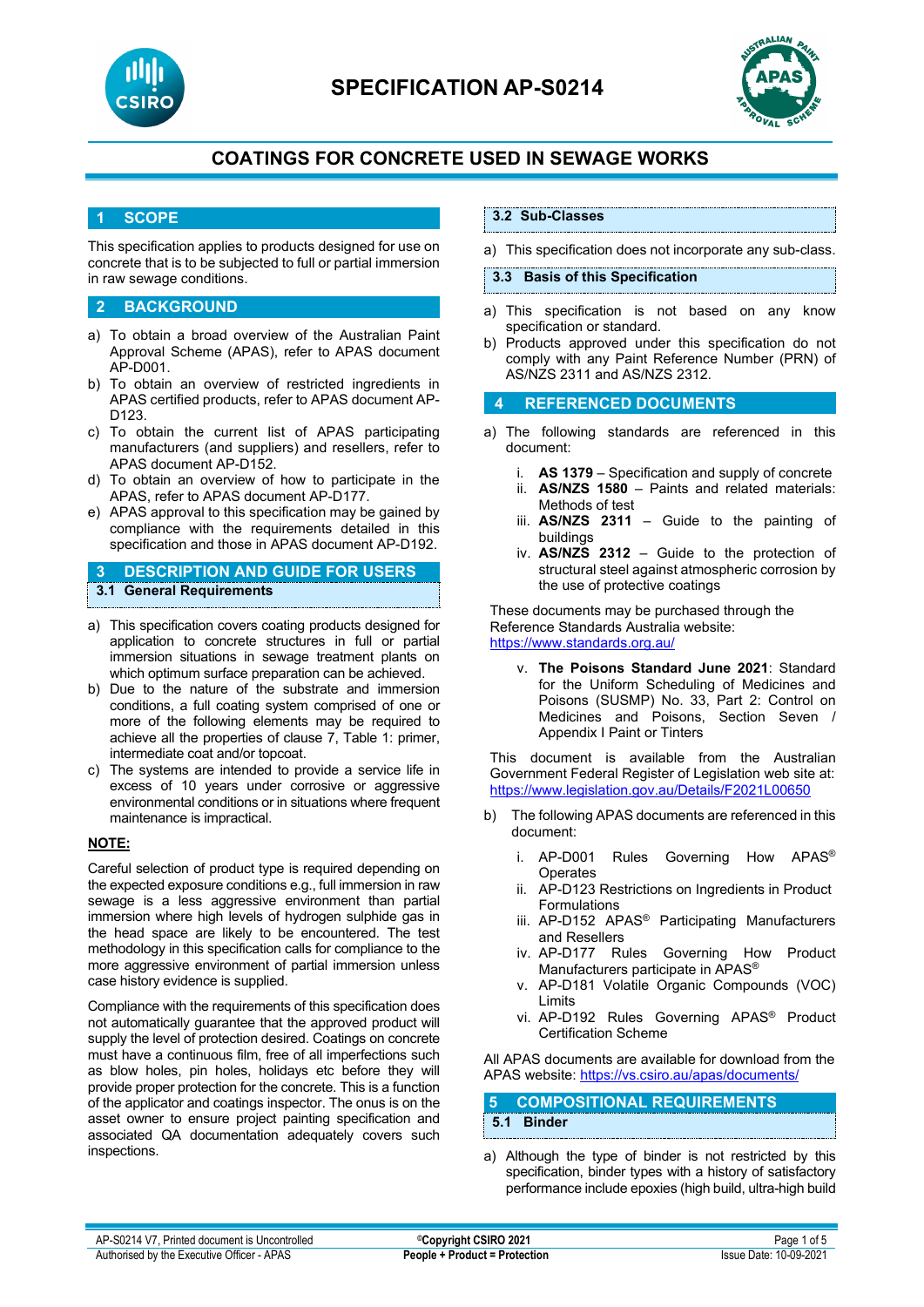

or solventless), glass flake filled vinyl esters, glass flake filled polyester coatings, polyurea and elastomeric polyurethanes. Of primary importance is the compliance with the properties in clause 7, Table 1 below.

b) Other binder types may be considered depending on their compliance with the requirements established below.

## **5.2 Volatiles**

- a) There is no restriction placed on the type of volatiles used. Of primary importance is the compliance with the technical requirements detailed in clause 7, Table 1 below.
- b) For VOC content restrictions, refer to APAS document AP-D181.

### **5.3 Pigmentation**

- a) Pigmentation shall be non-toxic and anti-corrosive and comply with the requirements of the SUSMP.
- b) Of primary importance is that the choice of pigmentation shall result in compliance with the technical requirements detailed in clause 7, Table 1 below.

#### **5.4 Colour**

a) As colour is not an important consideration for this product class, products approved under this specification are normally available in a limited range of colours. Refer the manufacturer's product or technical data sheet.

#### **6 PRODUCT APPROVAL REQUIREMENTS 6.1 General Requirements**

a) The product and its application for approval shall comply with the relevant requirements of APAS document AP-D192 during the life of the approval.

#### **6.2 Technical Requirements**

- a) The product shall comply with **all** the requirements of clause 7, Table 1 below.
- b) In addition to these tests, each coating system submitted for approval shall be required to perform satisfactorily in field durability testing – refer to clause 7, Table 1 below.
- c) Initial enquiries and requests for quotation, as well as duplicate field test panels complying with Figure 1 below, shall be forwarded to:

Mr Kingsley Brown Principal Engineer Materials Science SA Water 250 Victoria Square / Tarntanyangga Adelaide SA 5000 M +61 (0)487 888 200 E [Kingsley.Brown@sawater.com.au](mailto:Kingsley.Brown@sawater.com.au)

- d) When forwarding test panels to SA Water, applicants are requested to cc the test request letter (or email) to the Executive Officer, APAS.
- e) The SA Water report demonstrating compliance to requirements shall be attached to the APAS certification application at the completion of the test sequence.
- f) Subject to compliance with all the requirements of this specification, the level of Approval appropriate to the application shall be given to the system.

#### **6.3 Health and Safety Requirements**

- a) The manufacturer's Safety Data Sheet (SDS) must be studied closely prior to using the product and complied with during use of the product.
- b) Products intended for sale in Australia shall comply with all the requirements of the SUSMP. Products intended for sale in other countries shall comply with all local WHS and environmental requirements.
- c) The product shall comply with all requirements of clause 6.3 and 6.4 of APAS document AP-D192.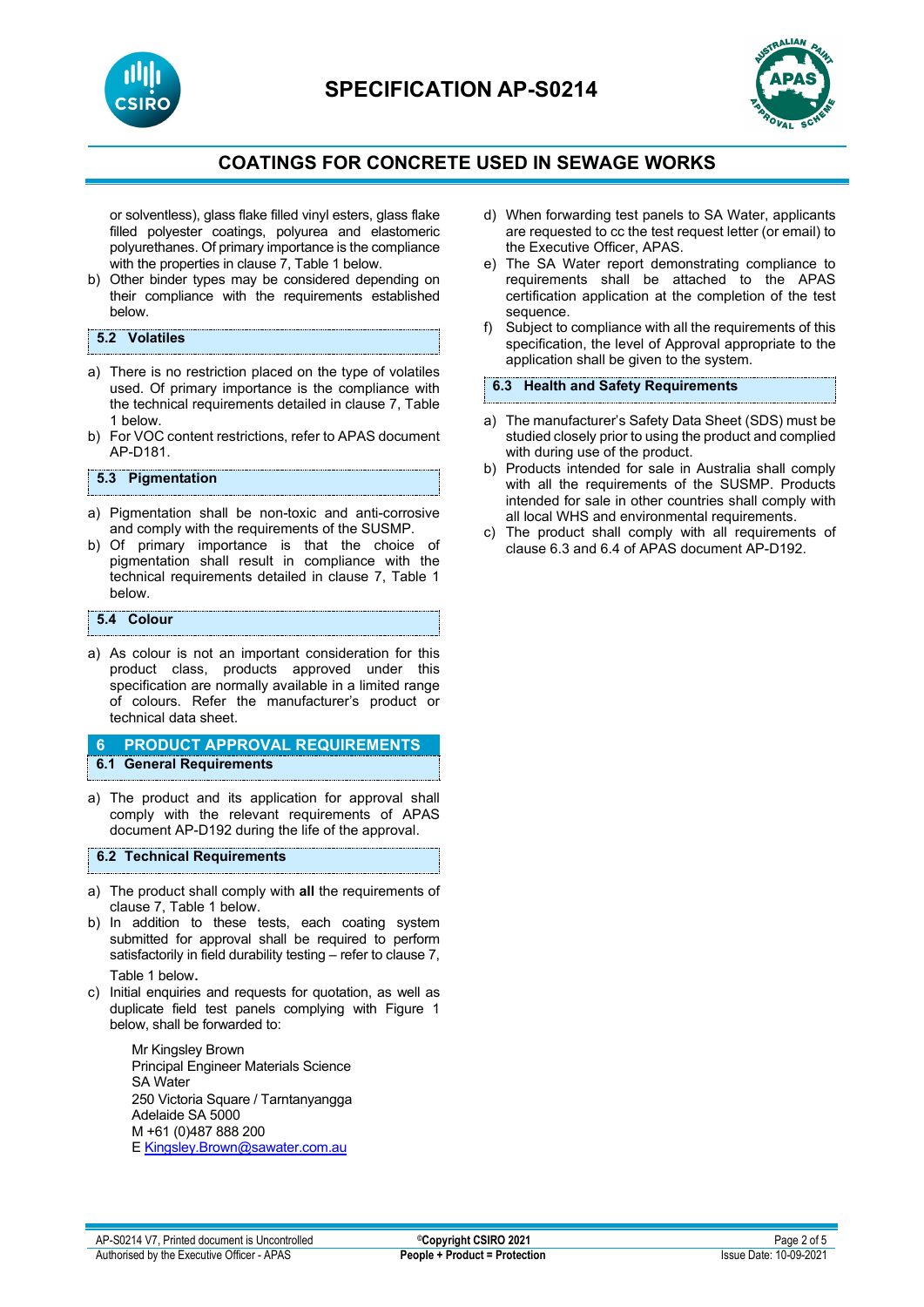



## **7 TABLE 1: PERFORMANCE PROPERTIES**

| <b>TEST</b>                                                            | <b>AS/NZS</b><br>1580<br><b>METHOD</b> | <b>REQUIREMENTS</b>                                                                                                                                                                                                                                                                                               |  |
|------------------------------------------------------------------------|----------------------------------------|-------------------------------------------------------------------------------------------------------------------------------------------------------------------------------------------------------------------------------------------------------------------------------------------------------------------|--|
| For each COMPONENT of the System                                       |                                        |                                                                                                                                                                                                                                                                                                                   |  |
| <b>Preliminary Examination</b>                                         | 103.1                                  | To be readily reincorporated. Shall be free of coarse particles, gel and<br>foreign matter.                                                                                                                                                                                                                       |  |
| Viscosity                                                              | 214.x                                  | To be recorded.                                                                                                                                                                                                                                                                                                   |  |
| <b>Application Properties</b><br>- Brushing<br>- Rolling<br>- Spraying | 205.1<br>205.3<br>205.2 or<br>205.4    | Shall show satisfactory application properties and the dry film shall be<br>free of defects.                                                                                                                                                                                                                      |  |
| Surface Dry Condition                                                  | 401.1                                  | To be recorded.                                                                                                                                                                                                                                                                                                   |  |
| Hard Dry Condition (Mechanical<br>Thumb Test)                          | 401.6                                  | To be recorded.                                                                                                                                                                                                                                                                                                   |  |
| Reincorporation after Storage                                          | 211.2                                  | To comply with all the preceding requirements after 12 months<br>storage at ambient temperature.                                                                                                                                                                                                                  |  |
| Degree of Setting                                                      | 211.1                                  | After 12 months standing at ambient conditions, settling shall not fall<br>below 6.                                                                                                                                                                                                                               |  |
| <b>Aged Spray Application</b>                                          | 205.2 or<br>205.4                      | After 12 months, the use of spray application shall produce a uniform<br>finish typical of the product type.                                                                                                                                                                                                      |  |
| Colour - Visual Comparison                                             | 601.1                                  | Approximate match.                                                                                                                                                                                                                                                                                                |  |
| Specular Gloss (60°)                                                   | 602.2                                  | To be recorded.                                                                                                                                                                                                                                                                                                   |  |
| Finish                                                                 | 603.1                                  | Shall be free of coarse particles, wrinkling or orange peel and have a<br>uniform colour and appearance.                                                                                                                                                                                                          |  |
| <b>VOC Content</b>                                                     | <b>APAS</b><br>AP-D181                 | Refer to APAS document AP-D181 for method and limits.                                                                                                                                                                                                                                                             |  |
|                                                                        |                                        | If the APAS specification is not listed on AP-D181, a declaration of<br>VOC content is still required.                                                                                                                                                                                                            |  |
| For the COMPLETE System - Field Testing                                |                                        |                                                                                                                                                                                                                                                                                                                   |  |
| <b>Accelerated Sewage Resistance</b><br>Testing                        |                                        | Concrete (min. 25 MPa) panel 300 x 300 x 75 mm prepared <sup>1</sup> and<br>coated by the coating manufacturer <sup>2</sup> shall be despatched to SA Water<br>(refer to clause 6.2 c) above) for partial immersion in raw sewage at<br>the SA Water (Bolivar) test site for a period of 24 months <sup>3</sup> . |  |
|                                                                        |                                        | CLASS II Approval (Interim): no blistering, cracking or integrity loss <sup>4</sup><br>after 18 months immersion.                                                                                                                                                                                                 |  |
|                                                                        |                                        | CLASS I Approval (Full): no blistering, cracking or integrity loss <sup>4</sup><br>after 2 years immersion.                                                                                                                                                                                                       |  |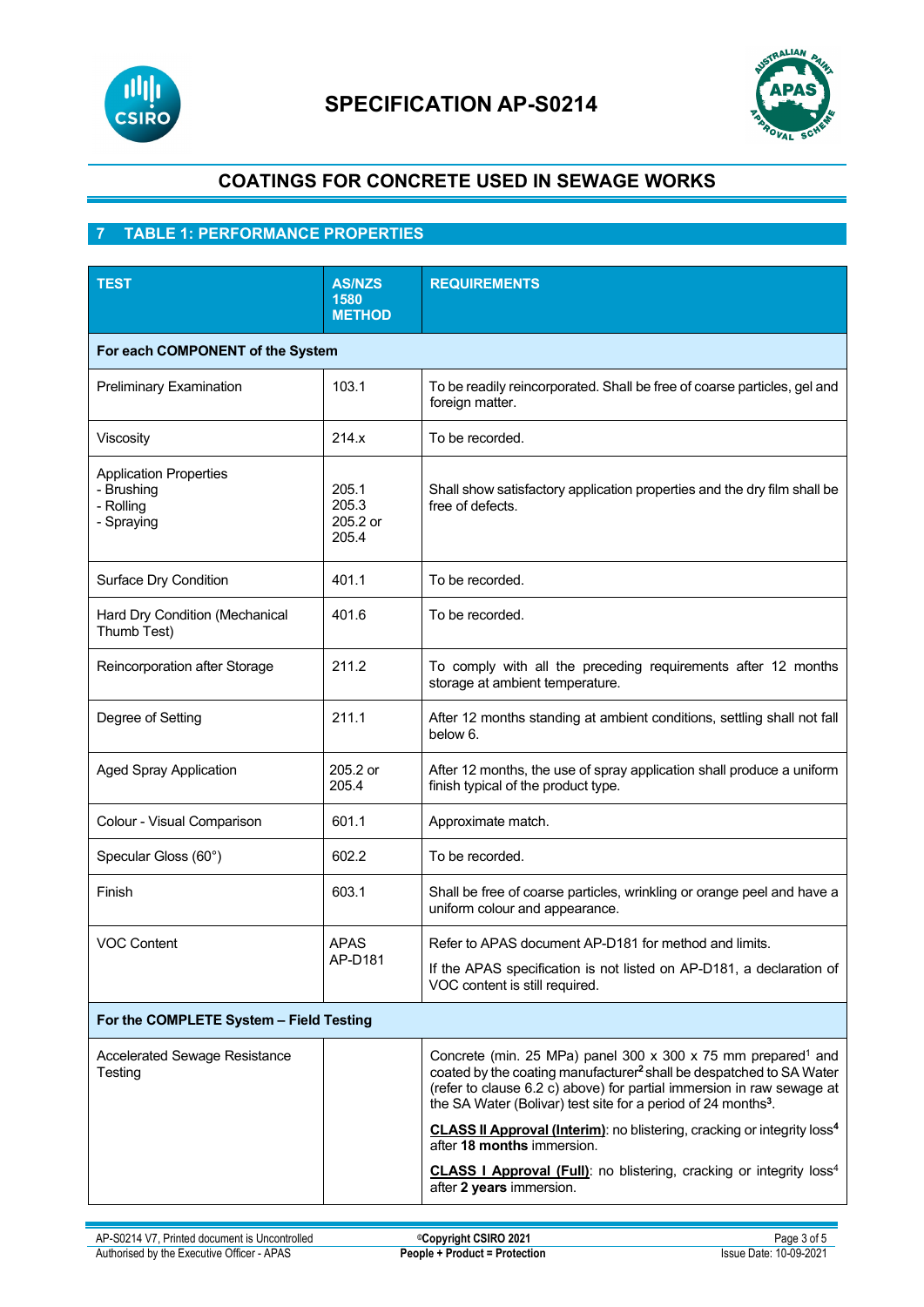



## **NOTE:**

- <sup>1</sup> Panels shall be cast from ordinary Portland cement class 25 MPa concrete complying with AS 1379 and moist cured at 25  $\pm$ 3°C, ensuring surfaces of specimen are kept wet (full immersion is acceptable) for a minimum period of 28 days. No curing agents shall be used. One 300 x 75 mm side of the cast concrete test panel shall be provided with a corrosion-resistant castin handle centrally located for safe handling. A 20 mm length of a 100 mm PVC pressure pipe [i.e., a short section of a large pipe shall be half immersed in the side of the test panel(s)] or a 10 mm minimum diameter Grade 316 bent stainless-steel bar may be used. Refer Figure 1 below. Concrete surfaces shall be brush blasted to remove laitance unless the manufacturer specifically recommends an alternative method of surface preparation. Blow holes shall be filled before application of the coating either using filler recommended by the coating manufacturer as compatible with the topcoat or using a system base coat.
- **<sup>2</sup>**Special care shall be taken with coating where the handle emerges from the concrete to ensure there are no voids or holidays or other coating defects that will allow the ingress of headspace gas.
- **<sup>3</sup>** Each test specimen will be examined at approximately 6 monthly intervals.
- 4 Integrity Loss: When examined in accordance with the relevant sections of AS/NZS 1580.481.1, there shall be no checking, cracking, flaking or blistering. Cracking, flaking and blistering includes any such defect in either the total coating or one or more coats.